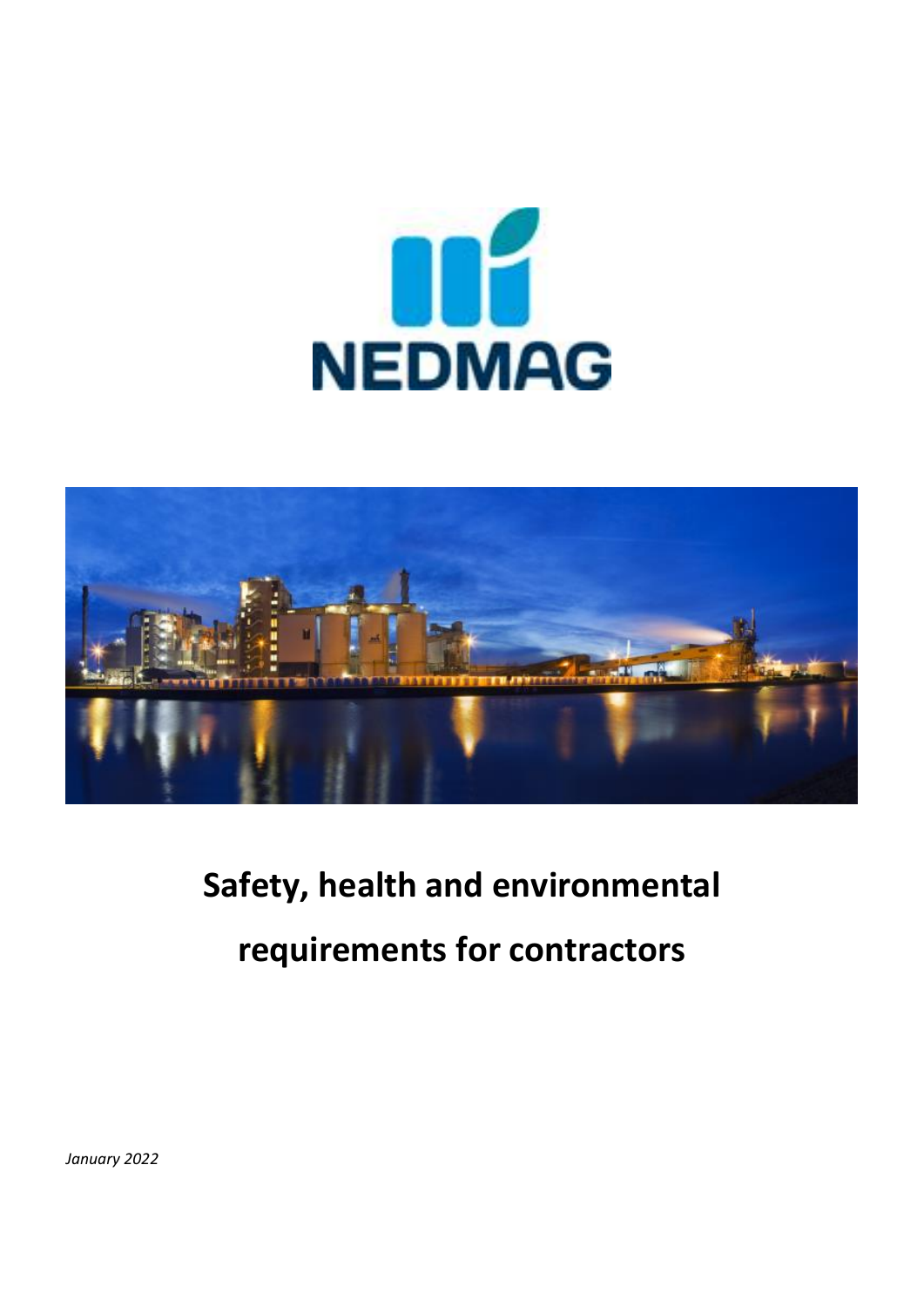

#### **Table of contents**

| 1.    | General                                                                            | $\overline{2}$          |
|-------|------------------------------------------------------------------------------------|-------------------------|
| 1.1   | SHE policy NEDMAG                                                                  | $\overline{2}$          |
| 1.2   | Definitions                                                                        | $\overline{2}$          |
| 1.3   | Distribution                                                                       | $\overline{2}$          |
| 2.    | <b>Requirements for contractors</b>                                                | $\mathsf 3$             |
| 2.1   | Safety management system                                                           | 3                       |
| 2.2   | Safety training                                                                    | $\mathsf{3}$            |
| 2.3   | Specific additional requirements for well intervention contractors                 | $\mathsf{3}$            |
| 2.4   | Risk assessment                                                                    | 3                       |
| 2.4.1 | <b>Content Task Risk Analysis (TRA)</b>                                            | $\overline{\mathbf{4}}$ |
| 2.4.2 | Content SHE project plan                                                           | $\overline{\mathbf{4}}$ |
| 2.4.3 | Concurrent operations                                                              | $\overline{a}$          |
| 2.5   | Contractor personnel                                                               | 4                       |
| 2.5.1 | Foreign workers                                                                    | 4                       |
| 3.    | <b>Responsibilities of contractors</b>                                             | 5                       |
| 3.1   | The contractor's management                                                        | 5                       |
| 3.2   | The contractor's supervisor                                                        | 5                       |
| 3.3   | The contractor's employees                                                         | 5                       |
| 4.    | <b>General NEDMAG regulations</b>                                                  | $\boldsymbol{6}$        |
| 4.1   | Entering and leaving Nedmag grounds                                                | 6                       |
| 4.2   | Traffic rules and parking                                                          | 6                       |
| 4.3   | Starting work and specific instructions                                            | $\boldsymbol{6}$        |
| 4.4   | Identification of hazardous areas                                                  | $\boldsymbol{6}$        |
| 4.5   | <b>Electrical safety</b>                                                           | $\overline{7}$          |
| 4.6   | Working hours                                                                      | $\overline{7}$          |
| 4.7   | Personal Protective Equipment (PPE)                                                | $\overline{7}$          |
| 4.8   | <b>Neatness and tidiness</b>                                                       | $\overline{7}$          |
| 4.9   | Canteens and changing rooms                                                        | $\bf 8$                 |
| 4.10  | Use of forklifts and telescopic handlers                                           | $\,8\,$                 |
| 4.11  | Use of gas cylinders, welding and cutting equipment                                | 8                       |
| 4.12  | Use of environmentally hazardous and other dangerous substances; information about | 8                       |
|       | asbestos and chromium-6                                                            |                         |
| 4.13  | Smoking, alcohol, drugs and medication                                             | 8                       |
| 4.14  | Use of mobile media                                                                | 9                       |
| 4.15  | Security                                                                           | 9                       |
| 4.16  | Disciplinary measures                                                              | 9                       |
| 5.    | Additional requirements for high-risk activities                                   | 10                      |
| 5.1   | Working at heights                                                                 | 10                      |
| 5.2   | Hoisting/lifting                                                                   | 11                      |
| 5.3   | Hot environments                                                                   | 11                      |
| 6.    | NEDMAG products, raw materials and auxiliary materials                             | 12                      |
| 7.    | <b>Incidents and calamities</b>                                                    | 12                      |
| 7.1   | Incidents                                                                          | 12                      |
| 7.2   | Calamities                                                                         | 12                      |
| 7.3   | Company emergency response and first aid                                           | 12                      |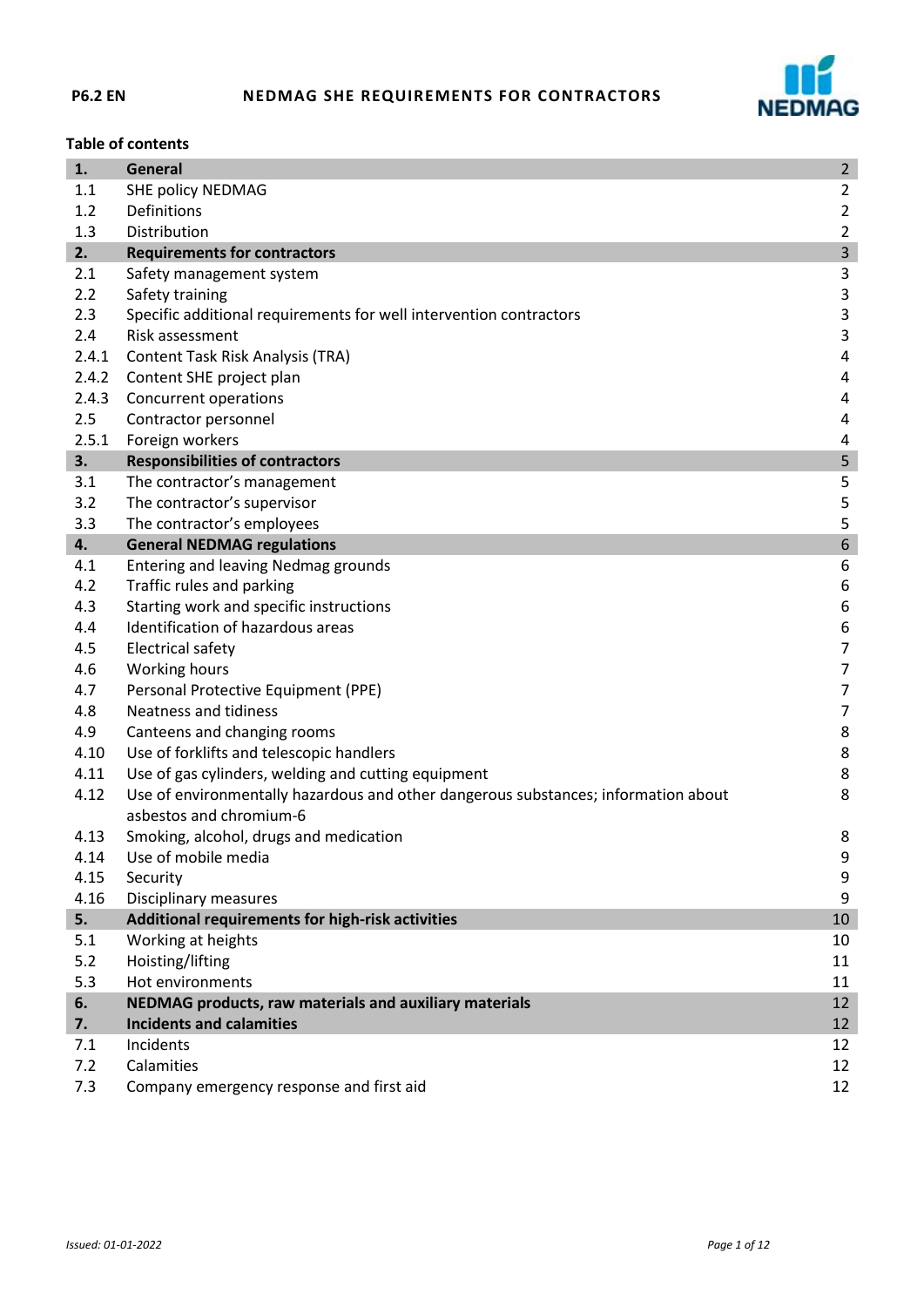

#### **1. General**

#### **1.1 SHE Policy NEDMAG**

- The concern for Safety, Health and Environment (SHE) is an integral part of the total business operation and is as equally important as production, quality and financial results. If a choice must be made, safety has the highest priority.
- Everyone working on NEDMAG grounds is responsible for Safety, Health and Environment.
- By making the necessary resources and training available and by taking effective measures, we ensure that employees are able to carry out their duties under conditions that are safe, that do not harm their health, and that tax the environment as little as possible.

#### **1.2 Definitions**

| <b>NEDMAG</b> | NEDMAG Holding B.V.<br>NEDMAG B.V.                                                                                                                            |
|---------------|---------------------------------------------------------------------------------------------------------------------------------------------------------------|
| Supervisor    | The person who grants permission on behalf of NEDMAG to work (via a work permit)<br>and who maintains contact with the contractor's staff.                    |
| IJT           | IJsseltechnologie, the maintenance contractor responsible for the planning and<br>implementation of the majority of maintenance within NEDMAG.                |
| Contractor    | Any external company that performs work on NEDMAG's orders.                                                                                                   |
| Foreman       | The official who is in command on behalf of the contractor.                                                                                                   |
| Security      | Billitonweg Location: Security gatehouse at the entrance, or the Central Control Room,<br>outside of office hours.<br>Mine Location: the Central Control Room |

#### **1.3 Distribution**

- The 'NEDMAG SHE Requirements for Contractors' can be found on [www.nedmag.nl](http://www.nedmag.nl/) and will be sent upon first request.
- When a new contractor makes a request for quotation, a copy of the current version of the 'NEDMAG SHE Requirements for Contractors' will be sent.
- The 'NEDMAG SHE Requirements for Contractors' form an integral part of the NEDMAG Purchase Conditions.
- Contractors characterized by NEDMAG as selected suppliers are informed in writing if the 'NEDMAG Requirements for Contractors' have been altered.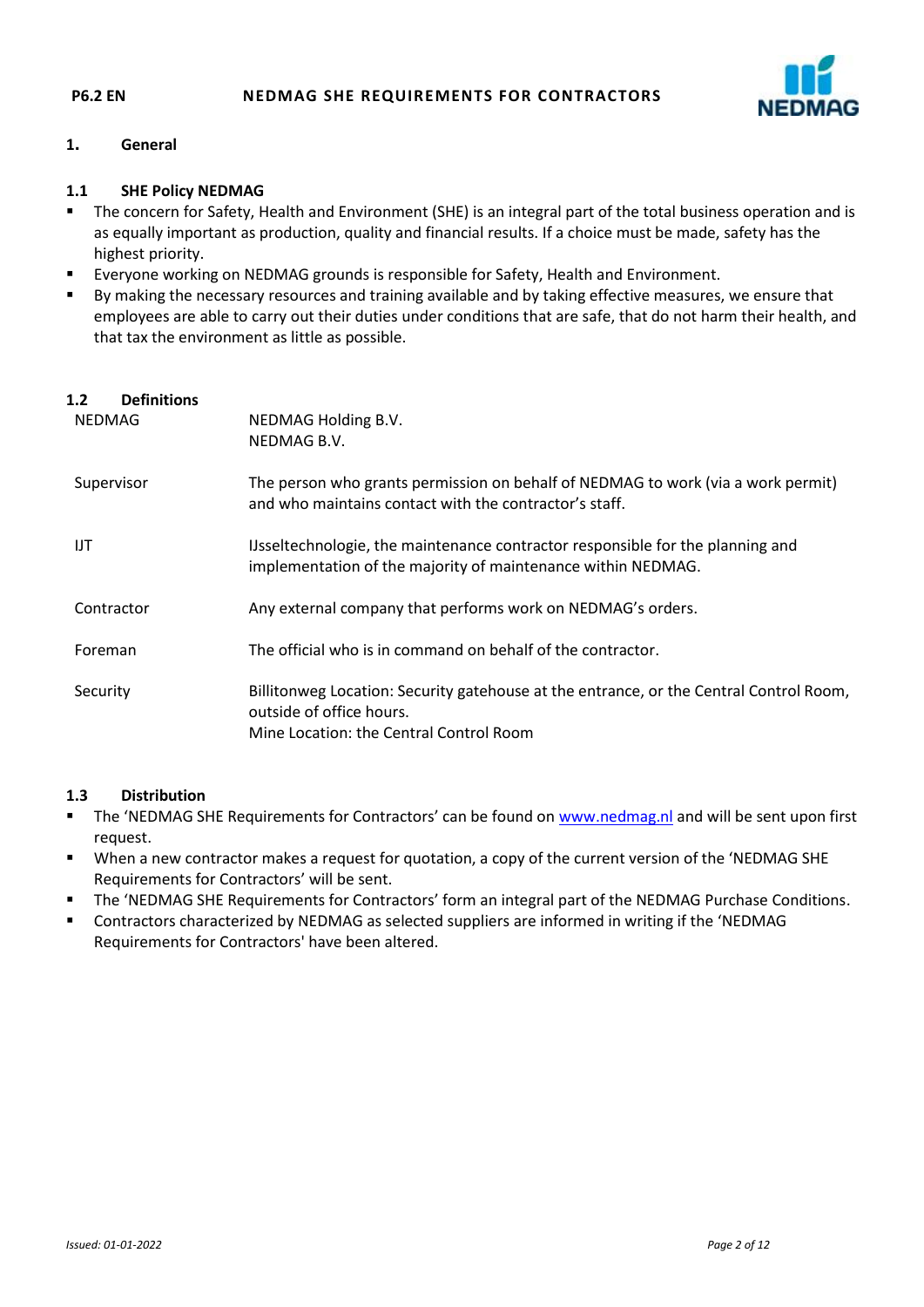

#### **2. Requirements for Contractors**

#### **2.1 Safety management system**

- Contractors who perform work at NEDMAG are required to have a valid SCC (SHE Checklist Contractors), the foreign equivalent of SCC/VCA, an OHSAS 18110/ISO 45001 certificate, or an equivalent industrial branch certificate.
- The following contractors or services may be exempt from the *SCC* requirement:
	- Consultancies or engineering firms that do not supply construction management or shutdown management;
	- Educational institutions;
	- Support services such as catering, office cleaning, grounds maintenance, administrative tasks;
	- Temporary employment agencies and placement agencies; these organizations must have a valid SCT Certificate (Safety Checklist Temporary Employment Agencies and Intermediaries, Dutch: VCU);
	- Other exceptions must be granted by NEDMAG.

#### **2.2 Safety Training**

- Contractors' personnel who perform work at NEDMAG must hold a valid diploma 'Basic Elements of Safety SCC' (Dutch B-VCA), the foreign equivalent thereof, or a diploma/certificate from another equivalent safety training.
- Managerial, executive and/or supervisory staff must hold a valid diploma 'Safety for Operational Supervisors SCC' (Dutch VOL-VCA), or a diploma/certificate from another equivalent safety training.
- **EXP** Contracting staff that perform work to which specific educational requirements apply (for example, scaffolding installation, industrial cleaning, transport and hoisting/lifting, asbestos removal) must be in possession of current, requisite diplomas.
- Contractors' personnel may only use the contractor's forklift trucks, telescopic handlers, hydraulic hoists, shovels and similar equipment at NEDMAG locations if a specific training course/instruction has been attended prior to this use and recorded in the Personal Safety Logbook.
- NEDMAG reserves the right to perform random inspections as to whether the training courses/instructions reported in the PSL have actually been attended. This inspection consists of requesting copies of certificates and/or diplomas from the contractor.

#### **2.3 Specific additional requirements for well intervention contractors**

- Well intervention contractors need to have a Safety Management System in place that meets the demands of the Dutch State Supervision of Mines.
- A complete and valid specimen of the documented Safety Management System will be part of the quotation and will be verified by Nedmag.
- Well intervention contractors need to prove the validity of the company's insurances.
- Supervisors need to have a verifiable service record in the oil- and gas industry and need to have a valid IWCF Well Intervention or Well Control certificate.

#### **2.4 Risk Assessment**

The necessary conditions in order to be able to work safely include the assessment of risk that the work entails and taking measures to reduce those risks to an acceptable level.

Dependant on the risks and/or the scope of the work to be performed, the contractor's order includes preparing one of the following methods of risk assessment:

- Risk assessment through the work permit (for work in which a proper risk assessment forms a part of the workmanship of the contractor's personnel)
- Task Risk Analysis (TRA) (see 2.4.1)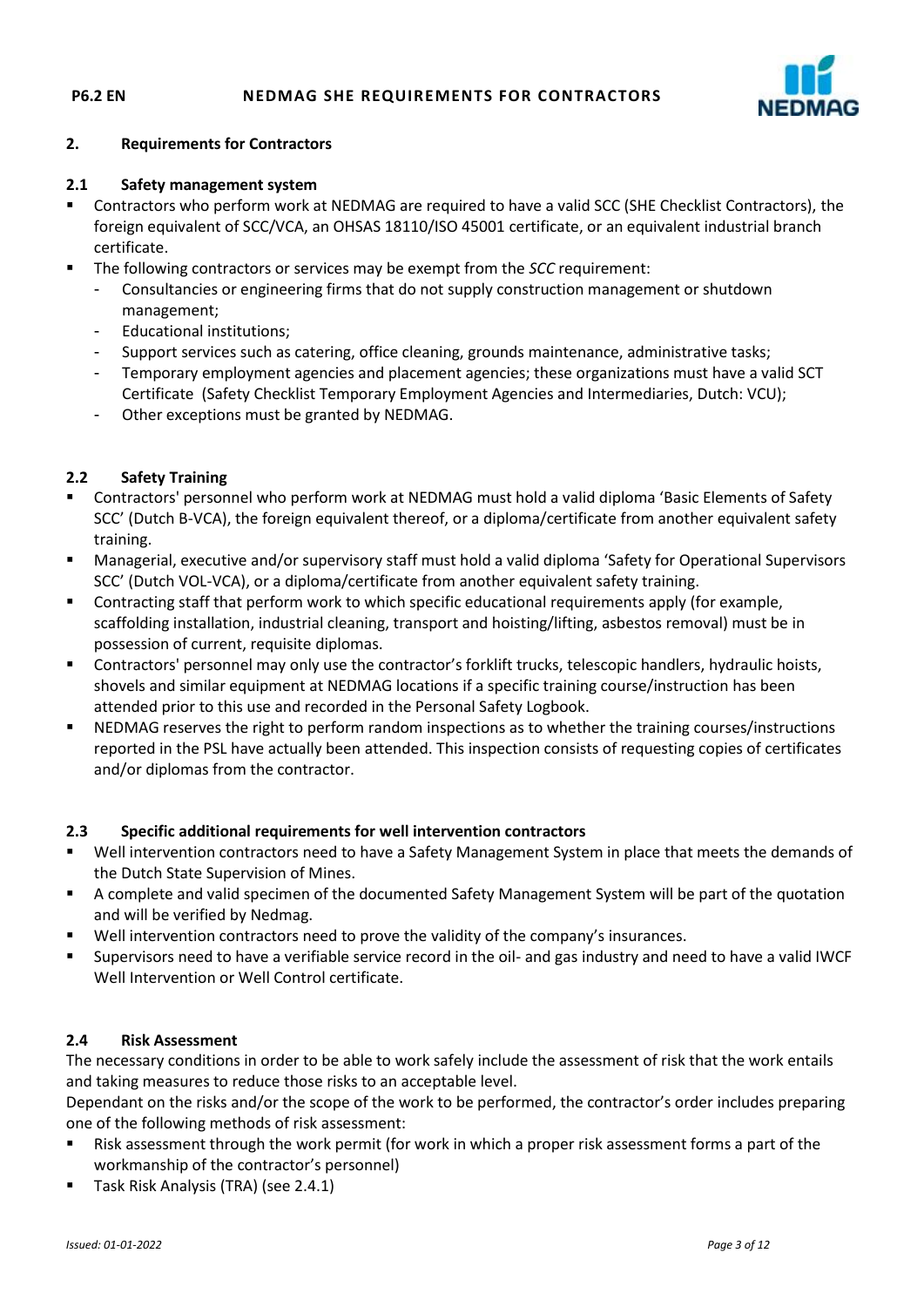

SHE Project Plan (for large-scale or high-risk work) (see 2.4.2)

It is not permitted to commence work without having discussed a risk assessment analysis with NEDMAG.

2.4.1 Content Task Risk Analysis (TRA)

The TRA must include a list of:

- The tasks to be performed
- The risks that occur during the performance of these tasks
- An assessment of the seriousness of the risks
- The measures which must be taken in order to control the risks.

The TRA must be submitted for approval to NEDMAG via the Purchasing Department no later than one week before work is to commence.

#### 2.4.2 Content SHE Project Plan

A SHE Project Plan must include:

- Organization of the project (including the appointment of a SHE coordinator)
- **Project-specific risks and management measures**
- **•** Organization of safety inspections
- **EXECOMMUNIMUM** Communication methods in respect of risks and management measures
- **Subcontractors to be engaged**
- Names of employees with a Company Emergency Response Team certificate and/or a First-Aid certificate
- **EXTERCH List of environmentally or otherwise dangerous substances to be brought (name and amount of substance)**
- Names and telephone numbers of supervisors
- **Names and telephone numbers of key officials**

The SHE Project Plan must be submitted for approval to NEDMAG via the Purchasing Department no later than two weeks before work is to commence.

#### 2.4.3 Concurrent operations

Prior to commencement of the work, special consideration will be given to any possible consequences if two kinds of work performed simultaneously could influence each other's working conditions and safety risks. Both the principal and the contractor(s) are obligated to ensure that the abovementioned consideration occurs and to make arrangements concerning coordination. In many cases, agreements will need to be set out in writing in order to ensure effective cooperation.

#### **2.5 Contractors personnel**

In order to carry out work activities on NEDMAG sites, contractors' staff must:

- $\blacksquare$  Be 18 years of age or older;
- Be able to furnish proof of identification upon request;
- Be able to demonstrate upon first request using the Personal Safety Logbook (PSL) that the requisite safety training courses have been taken;
- Have watched the NEDMAG Safety, Health and Environment Introduction and have signed for understanding and following the instructions.

#### 2.5.1 Foreign workers

- Foreign contractor employees have to comply with European regulations. Foreign employees have to show a valid A1/E101 certificate at the Security Service.
- **Foreign contractor employees who do not master the Dutch language, have to be able to understand English** or German.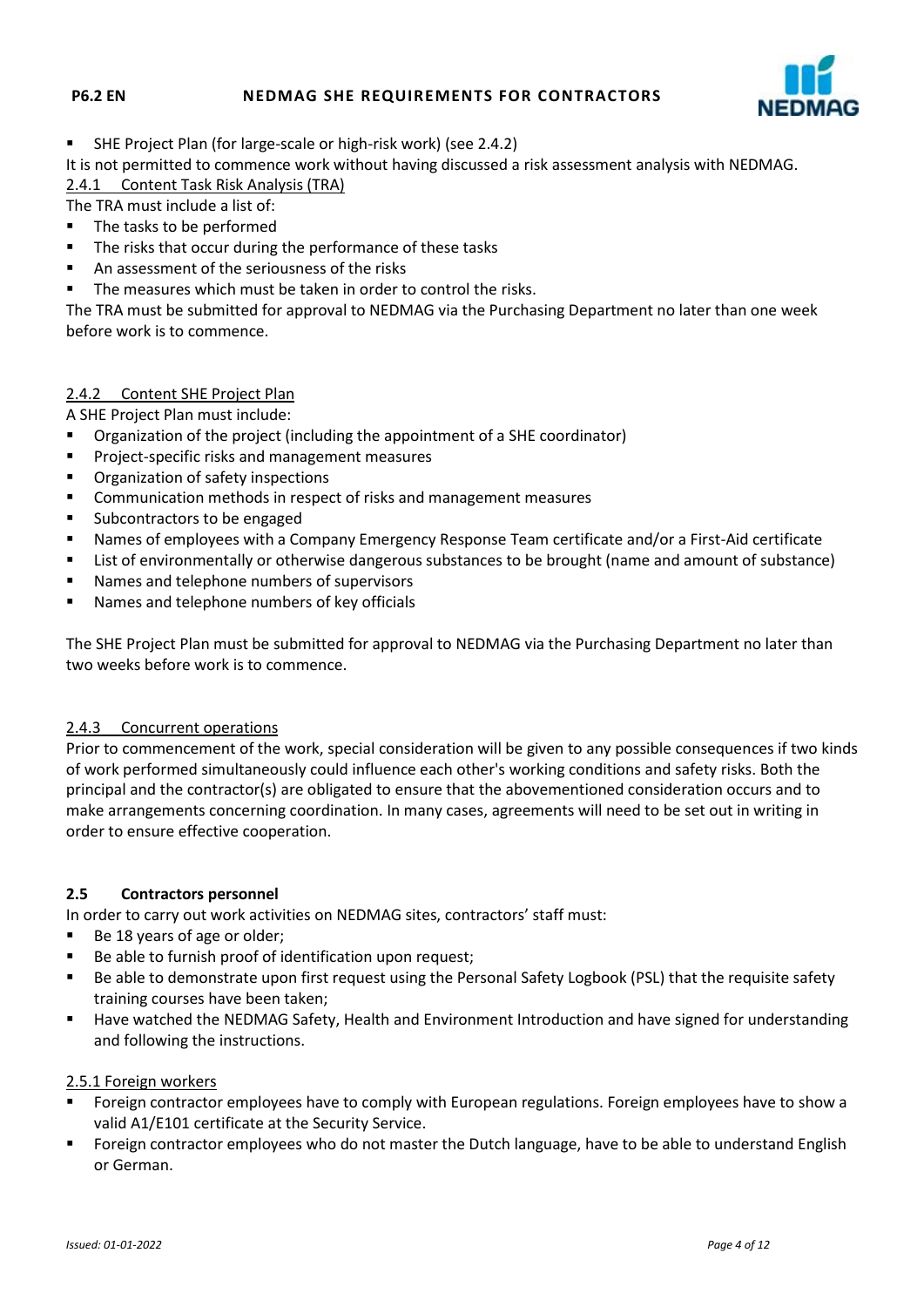

- **In case the requirement cannot be fulfilled that foreign employees have to understand Dutch, English or** German, the contractor must notify Nedmag and arrange continuous presence of someone who can act as interpreter.
- **3. Responsibilities of contractors**

### **3.1 Contractor's management**

The contractor's management is responsible to ensure that:

- Work is carried out by employees who meet the provisions set out in current legislation and who possess the necessary competence, reliability and suitability for the work.
- **Employees follow NEDMAG instructions and regulations.**
- Personnel participate in the SHE information sessions organized by NEDMAG.
- **Employees are provided with the necessary personal protection equipment, other safety precautions and safe** and approved materials.
- **The work is carried out in a safe and environmentally responsible manner.**
- A foreman is appointed and that NEDMAG is informed of his identity. The foreman's tasks, responsibilities and authority pertaining to SHE must be set out in writing.
- Subcontractors are informed in writing of the requirements in respect of safety prescribed by their own SHE regulations and those of NEDMAG. The contractor is also required to ensure that the subcontractors also comply with the prescribed SHE requirements.
- Corrective and preventative measures will be taken in response to any complaints by NEDMAG.

### **3.2 The contractor's supervisor**

The duties of the contractor's supervisor/foreman include a minimum of the following:

- Oversees that his employees carry out the work in a safe and environmentally responsible manner.
- **Ensures that his employees comply with SHE regulations.**
- **Ensures that his personnel are cleared with Security in good time.**
- **Informs his employees of and gives them the opportunity to follow the necessary SHE instructions.**
- Contacts the NEDMAG supervisor before commencing work.
- **Informs the NEDMAG supervisor if any of his employees do not speak or read Dutch, English or German, and** ensures that someone is continuously present who can act as interpreter.
- Signs as foreman the required work permits for approval and discusses the actions as mentioned in the work permit with the employees.
- Oversees and ensures that the necessary measures for risk management are implemented.
- **Promptly reports accidents, incidents and damage to the NEDMAG supervisor.**
- Monitors order and tidiness during work and ensures that the workplace is clean when completed.
- Is convinced that his employees know and can control the risks of the work to be carried out.
- Must advise the NEDMAG supervisor immediately if work will be/has been stopped for reasons of safety.

#### **3.3 The contractor's employees**

The duties of the contractors' employee include a minimum of the following:

- $\blacksquare$  Is convinced that he can safely begin work.
- **Performs the work in a safe manner.**
- Raises questions about any unacceptable risks.
- Reports incidents.
- Knows Nedmag SHE regulations with regard to his own work activities.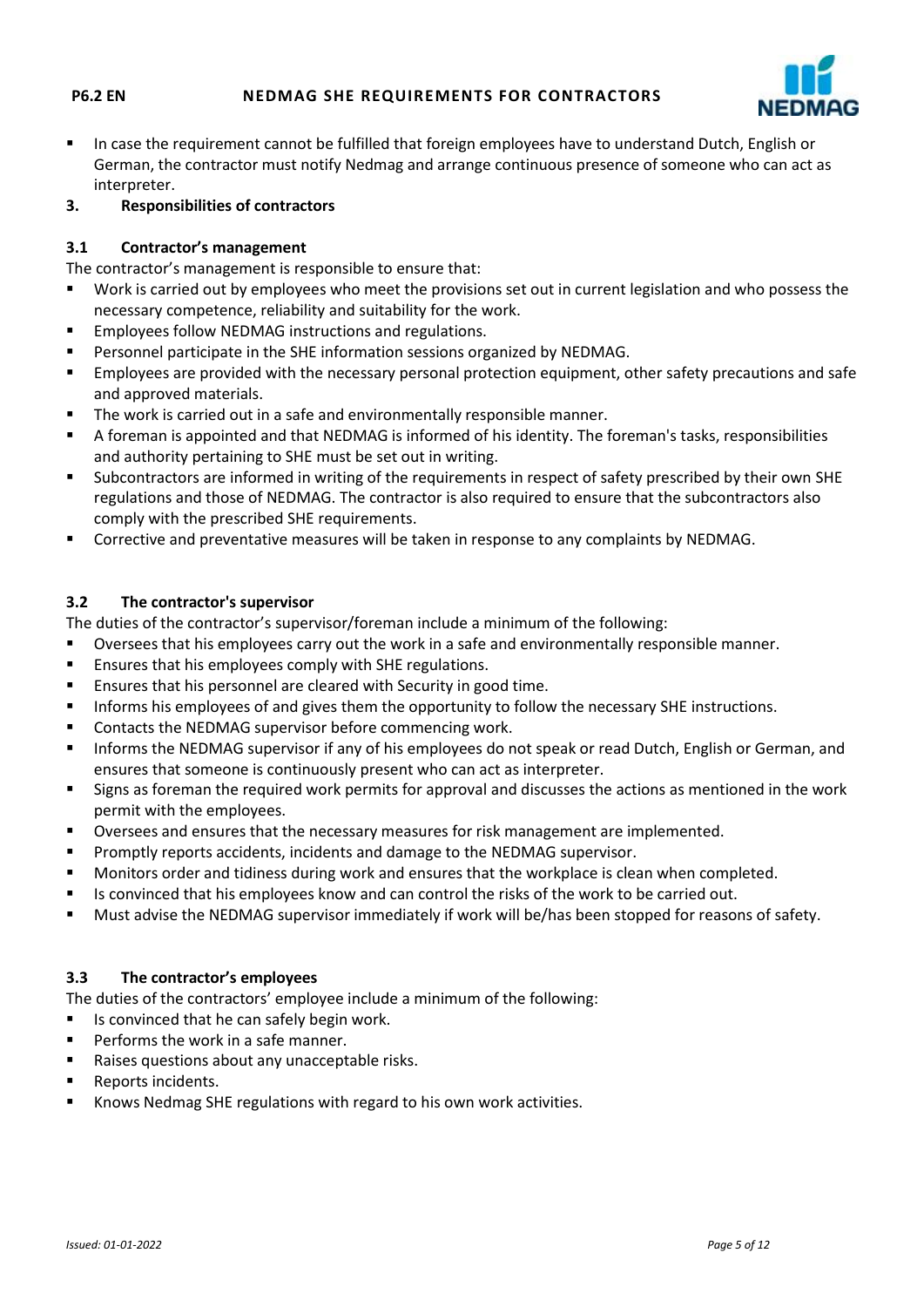

#### **4. General NEDMAG Regulations**

#### **4.1 Entering and leaving NEDMAG grounds**

Contractors' personnel:

- Report daily to Security upon arrival and exit.
- Will at the Billitonweg site use the pass for the NEDMAG attendance registration system that has been provided by Security.
- **NEDMAG will charge lost or unusable passes to the contractor.**
- Must view the NEDMAG Safety, Health and Environment Introduction every year and sign for understanding and following the instructions.
- Receives a card from security entitled "Safety Regulations NEDMAG."

#### **4.2 Traffic rules and parking**

- Dutch traffic laws apply on Nedmag grounds. The maximum speed limit is 20 km/hour.
- Vehicles for loading and unloading, vehicles with a P-card and vehicles with visitors for the Calmag office have access to the industrial site on the Billitonweg. Security arranges and verifies entrance to and exit from the industrial site.
- All other vehicles should be parked in the parking lot for contractors outside the company gate.
- Vehicles for loading and unloading have access to the industrial site at the Mine location. All other vehicles should be parked in the parking lot.
- **Parking on the premises is entirely at one's own risk.**

#### **4.3 Starting work and specific instructions**

- **The contractor's supervisor/foreman must contact NEDMAG's supervisor for a discussion on the risk** assessment and SHE regulations prior to commencing any work. When given the order, the contractor is informed of the name of the official who will carry out NEDMAG's supervisory duties.
- The contractor's supervisor/foreman will receive a work permit. In case of specific activities for example working in confined spaces – so called safety statements will be added to the work permit. By filling in and signing the work permit, permission to work is granted.
- Work may not commence without the work permit being filled in on the same day and without a discussion of the risks at hand. At the end of the working day, one must sign off on the work permit.
- A specific stop protocol or project instruction must be followed for some maintenance stops or projects. If this is the case, NEDMAG will inform the contractor in a timely manner.

#### **4.4 Identification of dangerous areas**

- The contractor must have at his disposal sufficient, suitable and reliable enclosures and danger signs and install these of his own accord.
- **Before placing barrier tapes the Nedmag supervisor has to be consulted. Barrier tapes have to be removed** immediately after the dangerous situation has been eliminated
- Taking down and/or the removal of fences and enclosures, as well as floor covers, grids, ladders, platforms, railings and such is prohibited without the supervisor's consent.
- The use of barrier tapes in the Netherlands is not uniform. NEDMAG uses red/white and yellow/black barriers, with the following meaning:
	- o Red/white barrier tape means: no trespassing in the designated area. Admittance is only allowed when carrying a work permit to perform work in that specific area.
	- o Yellow/black barrier tape means: dangerous area. Admittance is only allowed if one has to perform activities in the area and is be aware of the risks.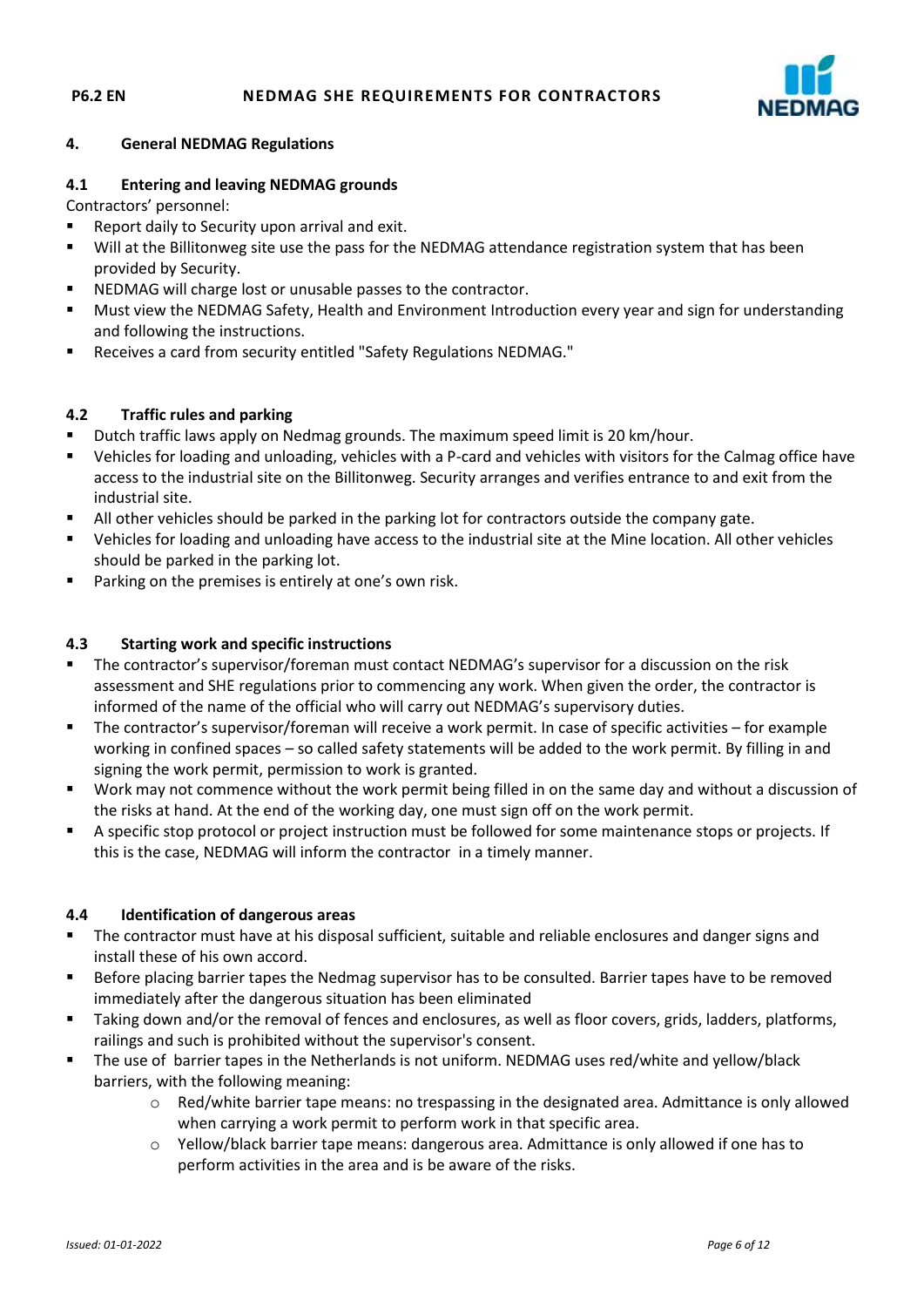

#### **4.5 Electrical safety**

- Work on electrical equipment and installations may only be carried out by qualified electrical personnel who have been assigned by the Nedmag Responsible Person Electrical Installations.
- **The procedure for securing with safety locks and pulling fuses must be applied in cooperation with** NEDMAG/IJT electro technicians (*ETD'er*) and the contractor's qualified staff.
- All 400 V electrical equipment must have a CE standard electrical plug. All 230 V electrical equipment must have a moulded plug or a blue CE standard plug (two-pin plug with earthing, type 101).
- Electrical equipment must be inspected in conformity with NEN 3140 (Dutch Standardization Institute) or a comparable foreign equivalent. The inspection term may not have elapsed. The equipment must have an inspection mark or sign.
- Electrical equipment must be cleaned up, unplugged and stored in a salt-free and dry environment. The salty environment at NEDMAG conducts electricity. It is recommended that equipment be cleaned after any work is done.
- The contractor must ensure the presence of sufficient adapters.

#### **4.6 Working hours**

Working hours and breaks must comply with the standards set by the Working Hours Act. Overtime and extra shifts must be reported to the supervisor and may only be implemented by the contractor if supervision can be carried out from within NEDMAG.

#### **4.7 Personal Protective Equipment (PPE)**

The following standard personal protective equipment is required to wear within the marked zones:

- Safety shoes
- **Safety helmet**
- Safety goggles with side protection

Furthermore, it is compulsory to wear any additional personal protective equipment that is prescribed on the work permit, task risk analysis and/or on pictograms.

In case working conditions can lead to burns from heat or hazardous substances, wearing long sleeves, long trousers and gloves is mandatory.

#### **4.8 Neatness and tidiness**

- Neatness and tidiness provide the basis of safety, environment, occupational health, quality and food safety. The work must be organized and executed in such a manner that the environment and work space remain tidy. At the end of all working activities, the work space must be left neat and tidy.
- Pipes, cables and hoses must be laid or hung up in such a way that they do not/cannot form a hazard. Safety hooks must be used as much as possible to hang up cables and hoses.
- **Loose nuts and bolts etc. left over from disassembly that will not be reused must be disposed of immediately.** Nuts and bolts that will be reused must be kept in an orderly fashion at the work location.

#### **4.9 Canteens and changing rooms**

- The contractor is permitted to place canteens and changing rooms on NEDMAG grounds. Arrangements for this must be made with the supervisor prior to placement. The contractor remains responsible for these premises.
- In the event that NEDMAG/IJT provides canteens or changing rooms, the contractor is responsible for maintaining order and neatness.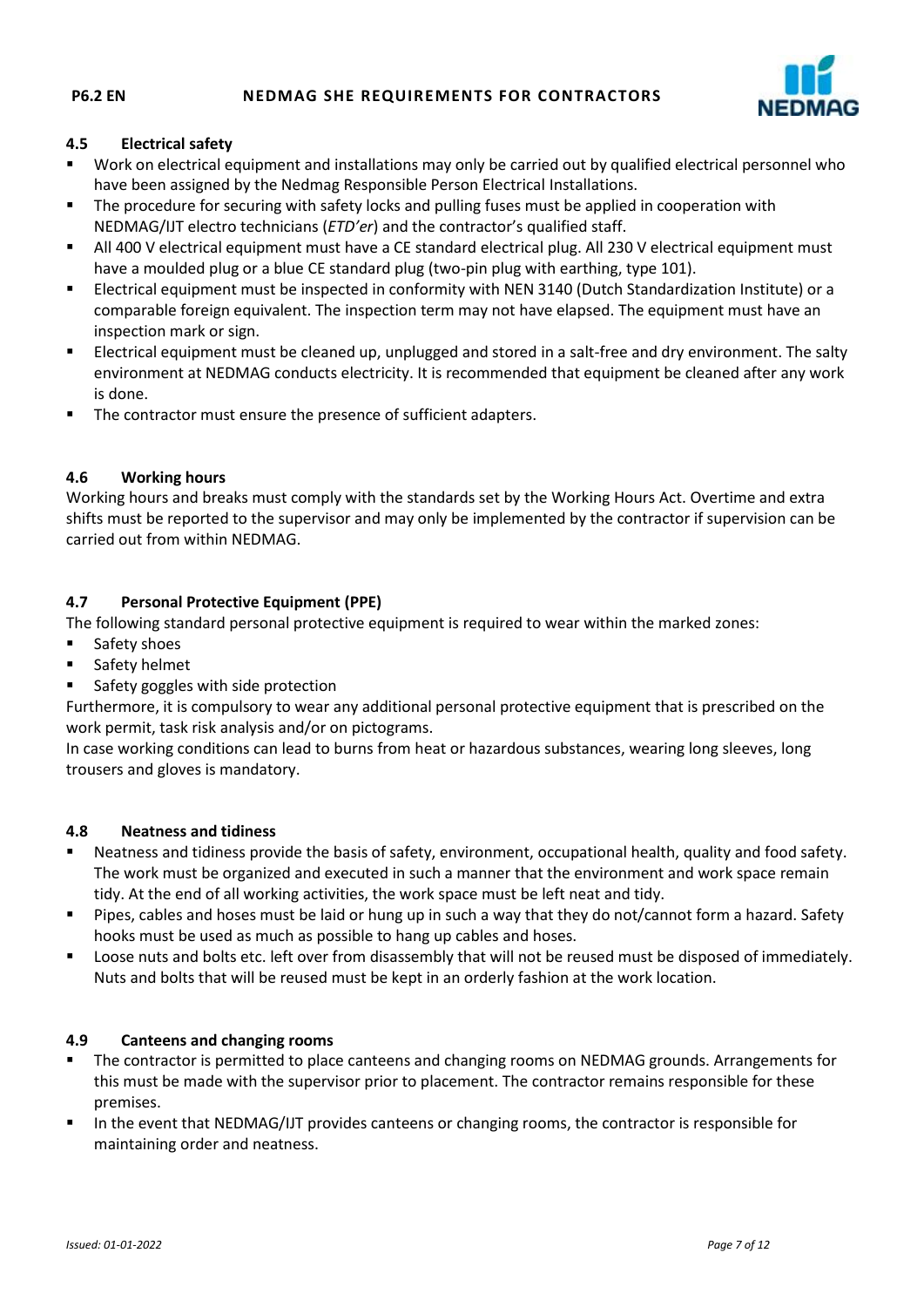

#### **4.10 Use of forklifts and telescopic handlers**

NEDMAG forklift trucks and telescopic handlers may only be used with the permission of the customer or the supervisor.

#### **4.11 Use of gas cylinders, welding or cutting equipment**

- When leaving the work place and at the end of work activities, electrical and autogenous welding and cutting equipment must be left unplugged and pressure-free up to the main switch and main valve in the place designated by the supervisor.
- Mobile welders and welding transformers must be collected at the end of each working day and left in the place designated by the supervisor.
- Spare gas cylinders must be secured upright and stored away from bright sunlight and the immediate working area, whereby oxygen and flammable gasses must be kept separate.
- When welding stainless steel and by prolonged welding in the same area, welding fumes exhaust systems and/or respiratory protection must be used.
- The contractor must ensure that the space where welding and cutting activities take place is furnished with the appropriate fire extinguishing equipment.

#### **4.12 Use of environmentally hazardous and other dangerous substances; information about asbestos and chromium-6**

- The contractor must report the use and storage of chemicals and hazardous substances to the supervisor.
- **The contractor must be in possession of the Safety Data Sheets of the used chemicals and substance and substance and** must be able to show them on request.
- The contractor is responsible for the use, labelling and (temporary) storage of these substances in accordance with the statutory regulations.
- Chemical waste and packaging materials with traces of chemicals (including paint and oil) must be collected and removed by the contractor, unless the contractor has obtained permission from customer or the supervisor to have these removed through NEDMAG.
- If environmentally hazardous substances can enter the soil, the product or the environmental drainpipes, then precautionary measures must be taken for emergency recovery, removal and storage.
- If in the course of any work activities, the contractor discovers construction materials containing asbestos and/or chromium-6 or suspects that they exist, he is required to cease all work and inform the supervisor.
- It is not allowed to use paint or primer that contains chromium-6 at the NEDMAG locations.

#### **4.13 Smoking, alcohol, drugs and medication**

- It is prohibited to be in possession of or to be under the influence of alcoholic drinks or drugs. If medicines are used that have an adverse effect on the ability to react, prior agreements must be made with the supervisor.
- On NEDMAG request, contractor employees are obliged to cooperate in an alcohol test.
- **SMOKING IS NOTE ALLOWED ON THE NEDMAN PROPERTY SHOW FIG.**

#### **4.14 Use of mobile media**

- Taking photographs, making films and/or videos at NEDMAG locations is only permitted with the consent of the supervisor or Security.
- The use of mobile or cell phones is permitted at NEDMAG locations, unless this is prohibited locally or by the supervisor.
- The use of personal mobile media players is prohibited on NEDMAG locations.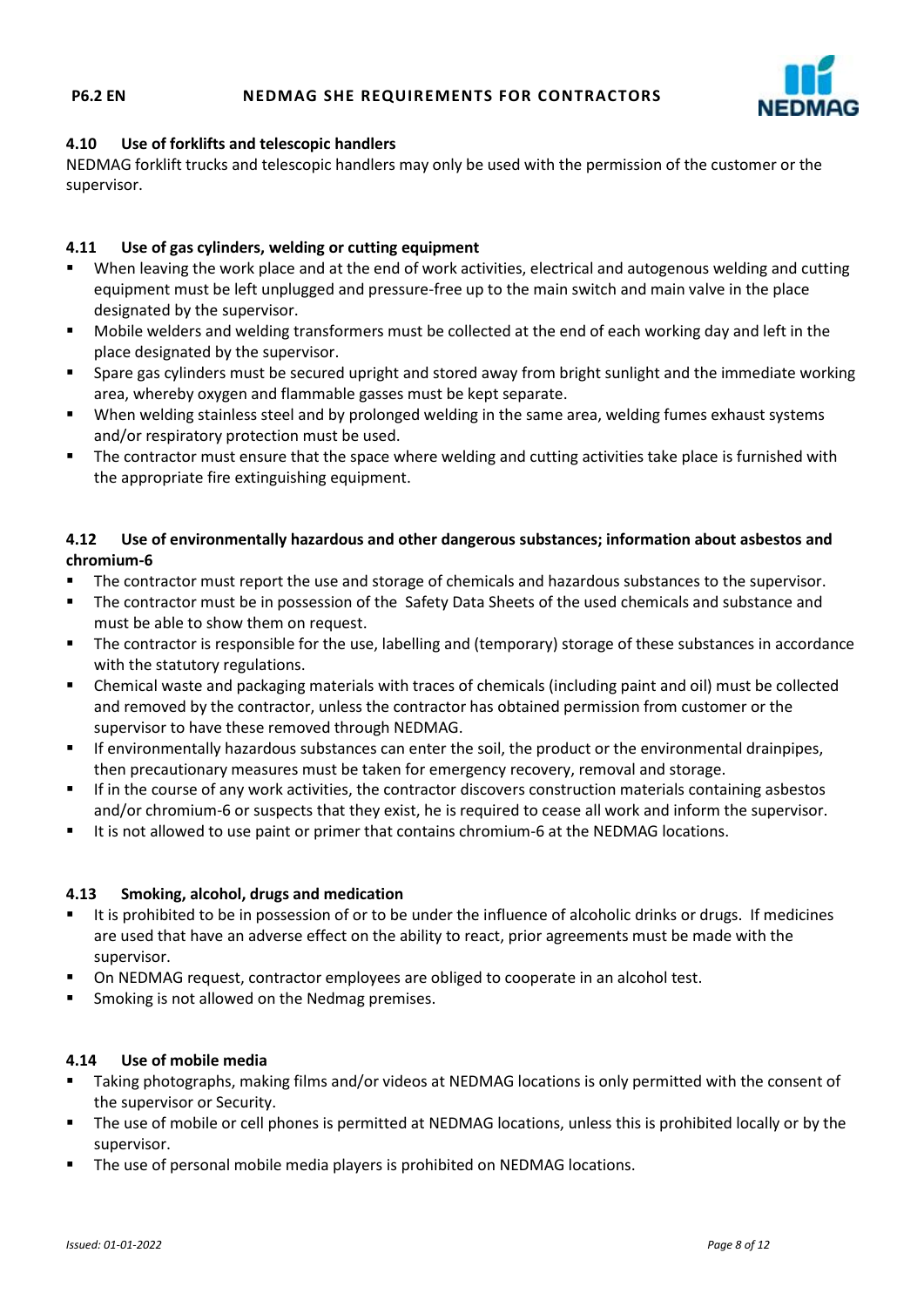

#### **4.15 Security**

- **Instructions by security personnel must be followed. Security personnel is authorized to deny access to the** Nedmag grounds in case a contractor's employee cannot show a valid identification and/or does not have the required safety diplomas.
- There is camera surveillance at NEDMAG locations.
- NEDMAG reserves the right to inspect cars and trucks. If (unexplained) NEDMAG/IJT property or otherwise prohibited goods are found, a report will be made to the police or other sanctions may follow.
- NEDMAG/IJT is not responsible for surveillance of the contractor's property.

#### **4.16 Disciplinary Measures**

- If the contractor's personnel appear to be or are suspected of exhibiting intolerable behaviour in respect of safety, health and environment, and food safety among other things, the responsibility lies hierarchically and from a legal perspective with the formal employer.
- NEDMAG is entitled to take immediate disciplinary measures. In the event of a serious offence, the contractor's employee will be removed from the grounds immediately and further entry will be denied. The contractor is responsible to find replacement personnel as quickly as possible.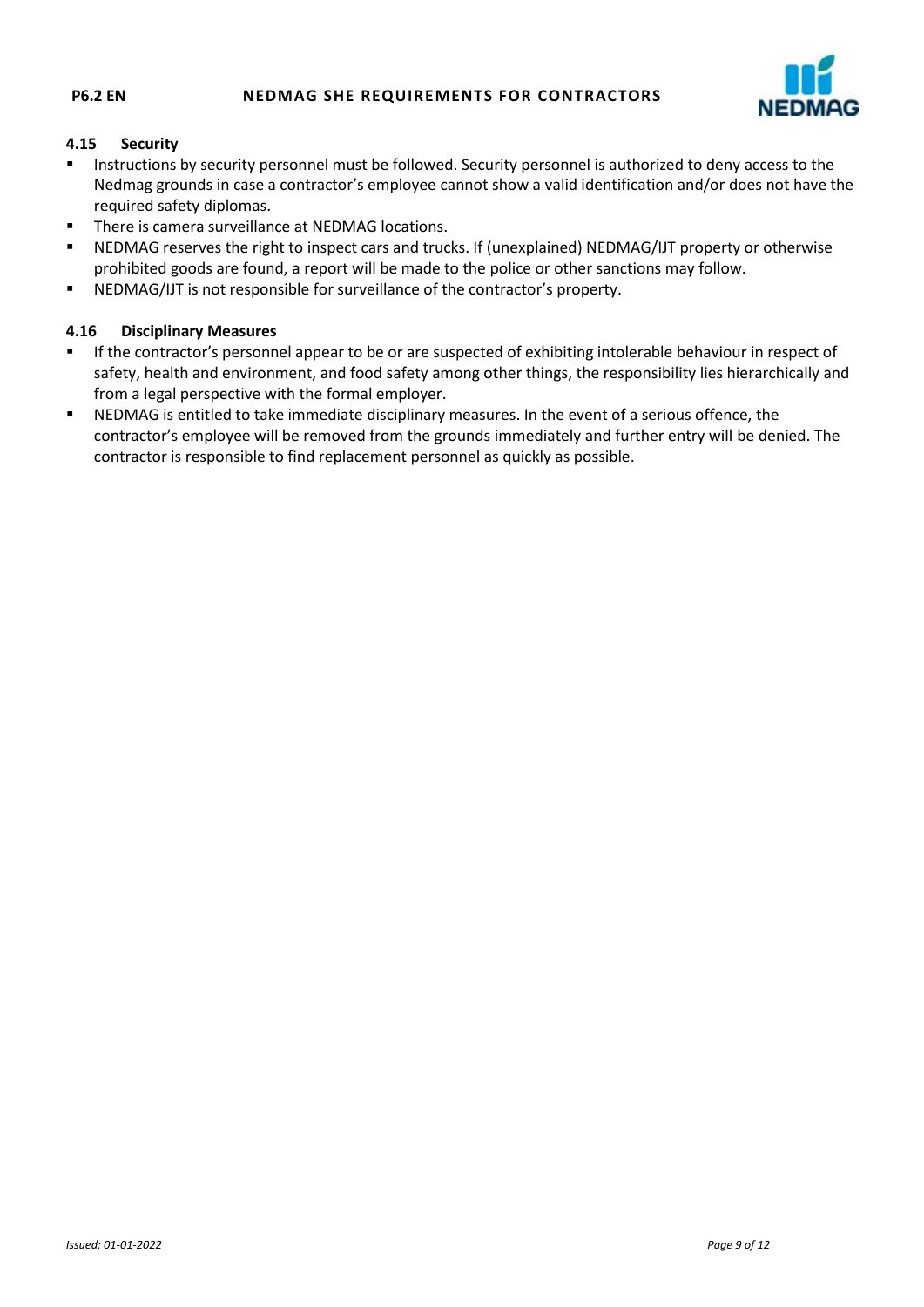

#### **5. Additional requirements for high-risk activities**

#### **5.1 Working at heights**

- The contractor must protect his personnel who run the risk of falling from a height of more than 2.5 meters against accidents by using effective and approved climbing devices, platform or scaffolding.
- **If this is not possible, then effective fall protection must be used.**
- For work that takes place on roofs, tanks, drums or other solid constructions higher than 2.5 meters and within 4 meters of the edge, at least one of the following measures must be applied:
	- Attaching a temporary railing at the edge, provided that that strength of the edge construction allows for this.
	- The use of a 'visual barrier' *('schrikleuning')* or double-tape cordoning at 2 meters from the edge around the complete distance where the edge can be approached. This is only applicable for flat roofs or surfaces. This is not permitted for sloping roofs!
	- Erection of scaffolding (with a corresponding guardrail).
	- The use of fall protection equipment, provided that provisions such as attaching points or lines are present.
- Scaffolding:
	- Only specialised companies may erect scaffolding at NEDMAG locations.
	- The supervisor must be consulted if the need for scaffolding becomes apparent in the course of the work. The contractor may then be permitted to install mobile scaffolding. The contractor is responsible for the use of and proper condition of mobile scaffolding. No scaff-tags may be used with mobile scaffolds.
	- The scaffolding company must inspect and approve each scaffold, after consultation with the customer. A green scaff-tag must be affixed at the access points.
	- For special scaffolding and scaffolding which is intended for use with loads of more than 300 kN/m<sup>2</sup>, the scaffolding installer must submit a completed and signed inspection form to the customer.
	- During the work, the scaffolding must be inspected regularly and properly maintained by a responsible employee of the contractor.
	- Steel scaffolding must be provided with a safety earthing.
- Hydraulic Arms:
	- May only be operated by personnel that have taken a training or instruction course and can demonstrate this.
	- Must be provided with clear operating instructions. On the operating platform/cage, a fall protection belt must be worn that is secured to the operating platform/cage.
	- No hoisting/lifting may be carried out with a hydraulic arm. Only hand tools and/or the necessary materials may be transported provided that they do not stick out of the platform/cage and the maximum authorized weight is not exceeded.
- Ladder and steps may only be used for working at heights if:
	- It concerns brief, incidental work; essentially, a ladder should be used solely to go to and from a higher or lower area;
	- They are provided with clearly visible and valid inspection information.
	- The ladder and steps are in good condition. Damaged ladders must be removed immediately and repaired or replaced.
	- Ladders protrude at least 1 meter above the desired height for standing or crossover.
	- They are placed effectively and are secured against slipping, if need be;
	- Must be kept at least two meters from electrically conductible parts.
- If the likelihood of accidents increases during special weather conditions, such as freezing rain, high winds or slippery floors, extra safety precautions must be taken. If this is impossible, then work will be discontinued following consultation between NEDMAG and the contractor.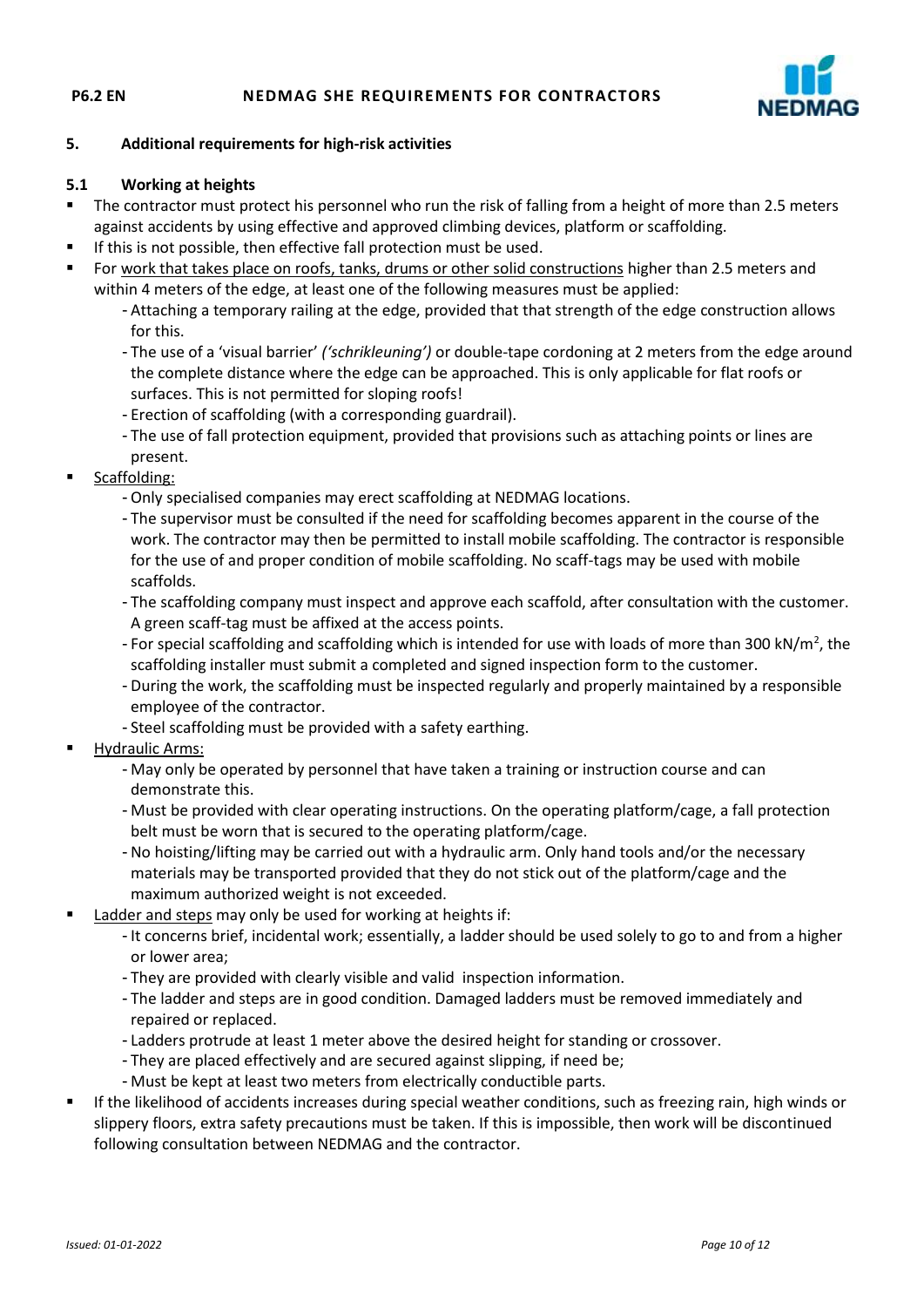

#### **5.2 Hoisting/lifting**

- It is prohibited to hoist/lift a load above or over any person at any time.
- The hoisting areas must be fenced off with red and white markers.
- In the following cases NEDMAG/IJT and the contractor will discuss the need of a hoisting protocol:
	- o Hoisting/lifting will take place in the factory;
	- o Hoisting/lifting will be performed outside of the factory with a load of more than 5000 kg.;
	- $\circ$  A load of less than 5000 kg will be hoisted/lifted outside of the factory but whereby;
		- more than one lifting device (crane or mast) will be used per load and/or
		- several lifting devices are stationed in each other's turning circle and/or
		- the base on which the lifting devices will be stationed requires special facilities.
- A hoisting protocol must be drafted by an expert hoist supervisor responsible for the inspection of the use of certified materials and resources. He is required to have the customer inform him about the site conditions.
- A hoist protocol must include at least:
	- The hoist capacity of the crane(s)
	- The positioning of the crane(s)
	- The hoisting height
	- Load(s) to be hoisted/lifted
	- Hoisting aids and devices
	- Stamps
	- Specification of underground and above-ground obstacles in the area.
	- Possible limitations due to weather influences
	- Description of how the load will be guided, i.e. by steering lines
	- Enclosures to be utilized
	- Personal protective equipment
- A hoist protocol does not replace the work permit but is a condition for obtaining a work permit.
- A start-work meeting will be held prior to the commencement of activities.

#### **5.3 Hot environments**

Working conditions in which temperatures are in excess of 35˚C must be taken into account at NEDMAG locations. The contractor must take measures in order to prevent heat exhaustion symptoms. These measures may include:

- **FI** Frequency and length of breaks
- Breaks held in a cool rest area
- **Provision of water and soft drinks**
- **Allowing employees to acclimatize sufficiently**
- **Provision of clothing with a built-in cooling system**

In case the contractor is not familiar with working in hot conditions, the contractor will discuss the necessary precautions prior to starting work with NEDMAG/IJT.